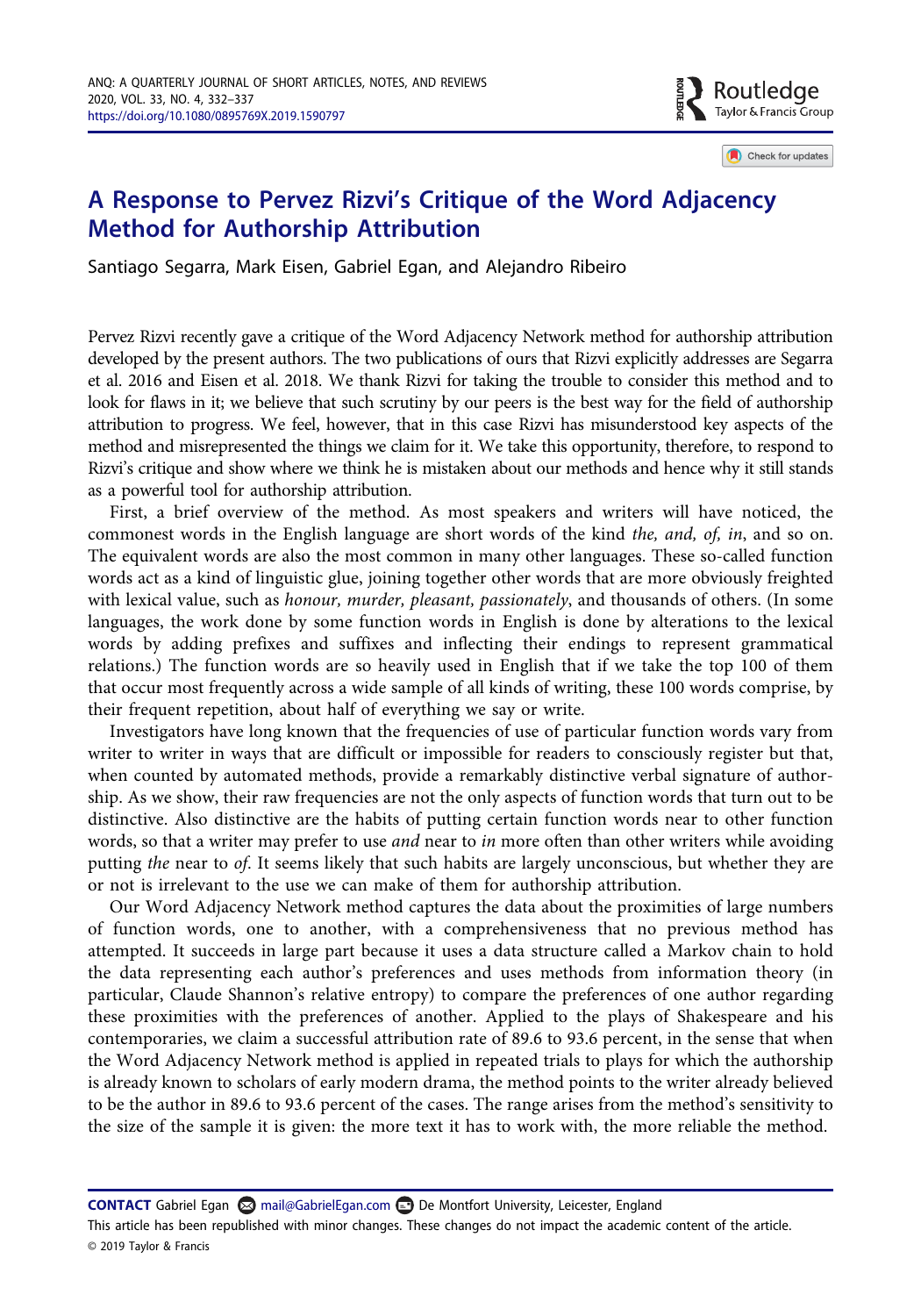Rizvi's first objection is that the Word Adjacency Network method attends only to function words:

The method takes no account of an author's choice of non-function words, still less their meaning. It regards as indistinguishable the phrases "O, for a muse of fire" (Henry V) and "O, for a couple of faggots" (Fletcher and Massinger's The Little French Lawyer), since they use the same function words and in the same places. [\(Rizvi](#page-5-0) 1)

It is true that the method focuses exclusively on function words. We do not assert that function words are the only places to look for authorship information in a text; different authorship attribution methods seek to recover information on authorial style by focusing on different features of the text. We simply show that there is undeniably useful authorship information to be garnered in the use of function words. Moreover, Rizvi's supposed counterexample is actually evidence in favor of the value of our approach. Fletcher and Massinger, when reproducing Shakespeare's style, kept his exact same use of function words, thereby implicitly accepting the fact that part of Shakespeare's signature use of language is his choice and sequencing of function words. This is true whether Fletcher and Massinger intended to parody Shakespeare or not. Any reader who looks at the sentences would identify them as similar.

What if it is invalid to consider function words in isolation, because the function words chosen by an author are shaped by the lexical words chosen? This is Rizvi's second objection to the Word Adjacency Network method, and to pursue it he undertakes investigations of his own by computational analysis of the same plays we considered:

The simplest search is to look for cases where the same function word always follows a non-function word. For example, upside is listed in the concordance as occurring 23 times, and it is followed every time by down. Or consider the word looker and its plural lookers, which occur 48 times and are followed by on every time. Similarly, devoid occurs 24 times and is followed every time by of. The obvious inference is that the non-function word influenced the choice of the function word that followed it… If it is true, as both our intuition and the textual evidence suggest, that non-function words exercise an influence over the function words that follow them, then the premise of the method I am considering [that is, the Word Adjacency Network method] becomes highly suspect. [\(Rizvi](#page-5-0) 1–2)

Rizvi here makes a subtle but fundamental leap in his logical argument. He seems to claim that since our method does not take into account non-function words, we support a view that these words affect neither authorship nor the choice of function words. This is false.

The fact that a given inference method excludes a feature is not an explicit claim that this feature lacks explanatory power or correlation with the included features. To provide an example, imagine that we were trying to estimate the probability of hurricanes occurring in Texas. A successful method might be based on daily values of temperature, pressure, and rainfall. The fact that this method does not include humidity values is not a claim that humidity does not affect the probability of hurricanes or the other included features (it clearly affects rainfall). Satisfactory performance of the method would imply that there is enough information in the considered features to estimate the probability of hurricanes. Going back to our work, non-function words (features excluded from our model) do have information about the authorship (our output) and do have a relationship with function words (which are included features). The exclusion of non-function words does not assume a generative model where authors choose "the non-function word and the function word separately" [\(Rizvi](#page-5-0) 2). We neither claim nor assume this at any point, and the validity of our model does not depend on it.

Rizvi's next objection concerns another category of evidence that he thinks we have ignored: the fact that a given author chooses not to follow one of the function words we are interested with another one of those function words. Again, Rizvi's own searches underpin the objection:

<span id="page-1-0"></span>I found 2,670 pairs of function words in which the first word is followed by the second in a Shakespeare play but never in a Marlowe play. For example, Shakespeare follows about by at (e.g., "they may have their throats about them at that time" in Henry V) but Marlowe never does. Conversely, I found 116 pairs of such words in Marlowe but not Shakespeare; for example, Marlowe follows after by any (e.g., "to imagine that after this life there is any pain" in Doctor Faustus), but Shakespeare never does. It is difficult to see how we can have confidence in a method that disregards highly relevant evidence such as this, simply because it does not know what to do with it. ([Rizvi](#page-5-0) 2)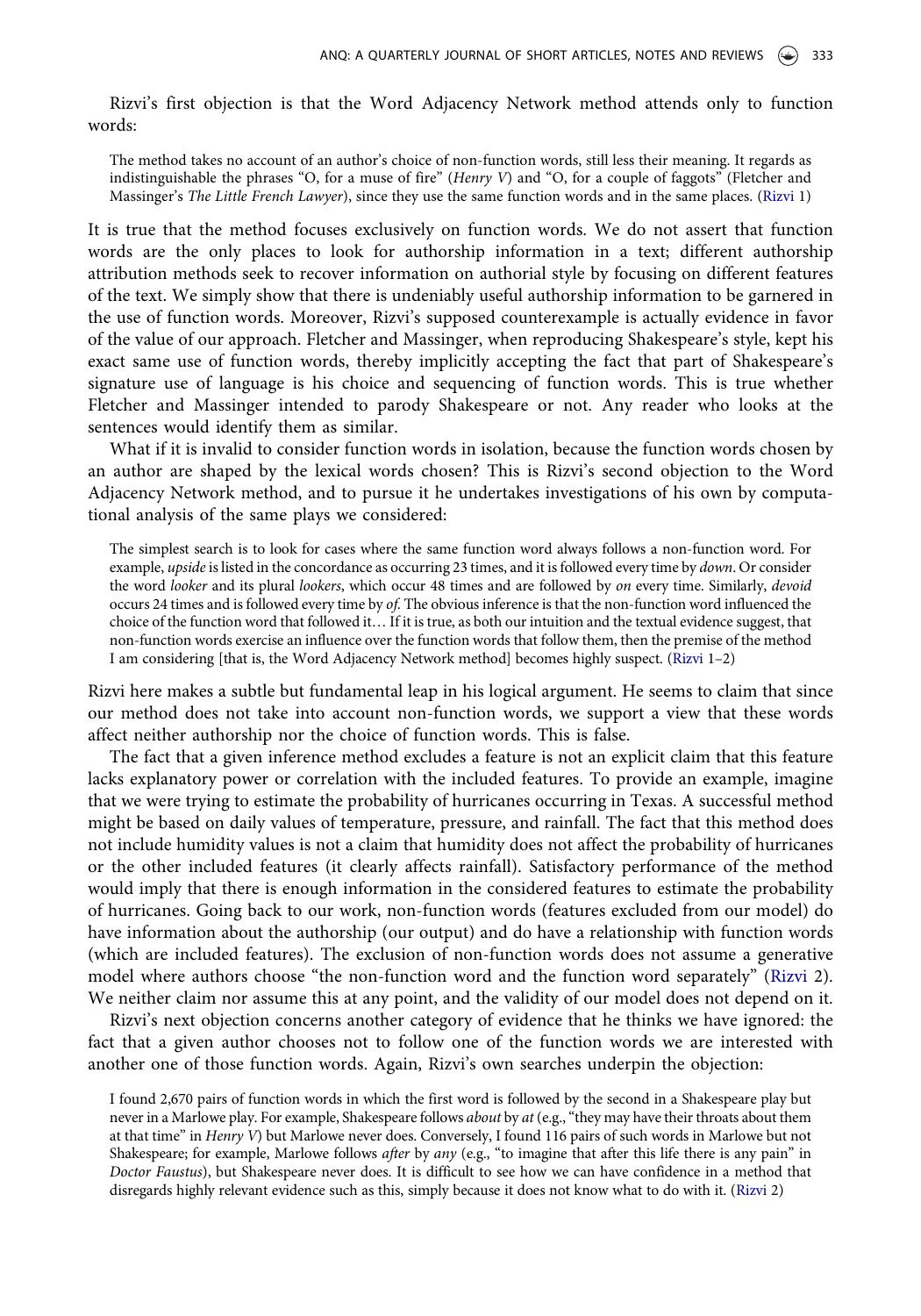The suggestion that our method "does not know what to do" with this evidence arises because our calculations would assign a value of zero to the occurrence of word x followed by word  $\gamma$  if an author never followed  $x$  with  $y$ , and since at a later stage in our method another number would have to be divided by this zero—an operation not allowed in mathematics—we just ignored this evidence, according to Rizvi.

A key point that must be considered here is that we are analyzing texts of finite length. Imagine that in a text of 10,000 words author A uses the transition from the word  $a$  to the word of 100 times and the transition from  $a$  to in one time, whereas in another text of the same length author  $B$  uses the transition from  $a$  to of ten times and does not use the transition from  $a$  to in at all. Which transition encodes better the difference in style? Rizvi suggests that it is obviously the case that the latter transition—the one that occurs in author  $A$ 's work and not in author  $B$ 's—is more informative of authorship than the former.

This assumption is not borne out by the evidence. The finite length of the texts introduces uncertainty in the observed transitions. It might well be that if we were to observe a further 1,000 words from author B, we would see a transition from a to in and the difference in style that Rizvi assumes is utterly distinctive would vanish. The transition from  $a$  to  $of$  constitutes a quantifiable habit shared (to different degrees) by the two writers. That is, we prefer cases where we have positive data to cases where we do not. Our method encodes this preference by discarding the transitions that appear fewer than k times. For the published method, we selected  $k = 1$ , so that transitions that do not appear at all are disregarded in the computation of the relative entropy. Of course, it is possible to vary this value along the positive integers as another free parameter and implement known procedures (such as cross-validation) to choose a preferred value for parameter  $k$ .

A further consideration regarding what we might call habits of omission (where an author does not follow one word with another) and their relative usefulness for authorship attribution when compared to habits of commission (for which we have positive data) is that Rizvi searches within the Shakespeare and Marlowe canons looking specifically for the latter: word-pairs that are found in one canon and absent from the other. Of the 10,000 pairs that can be formed from a set of 100 function words, he locates 2,670 occurring in Shakespeare's work and not Marlowe's and 116 occurring in Marlowe's work and not Shakespeare's. We looked for all such pairings and recorded their strengths for all positive transitions, whereas Rizvi confines himself only to those for which the value in one canon, the k parameter, was equal to zero.

No matter how it does what it does, an authorship attribution method deserves scholarly attention if it can be objectively shown to be a good predictor of who wrote what for cases where we already know who wrote what. Performed properly, the validation of a method such as ours should be able to quantify how often the method correctly identifies, from its words, the author of a play for which other independent evidence already tells us the author. We claim 89.6 to 93.6 percent accuracy in this regard. Rizvi thinks that we are mistaken about this because we made fundamental errors in our validation. The first error he claims is that:

The 93.6 percent success rate is claimed for "the ninety-four plays whose authorship is not in dispute." We are told that the method attributed all but six of those plays to their known authors. However, these attributions were obtained after training the method to recognize the correct authors for those very plays. As the article admits: "Each play is attributed … based on the adjacencies of the one hundred function words that were found in training (based on the full, undisputed sole-authored canon of each dramatist) to be the most discriminating" (Segarra et al. [2016](#page-5-1) 243). The argument is circular. Since the function words used in the tests were changed until they yielded the claimed success rate, the success rate can hardly be used as evidence of the method's correctness. [\(Rizvi](#page-5-0) 3)

<span id="page-2-1"></span><span id="page-2-0"></span>Here Rizvi has simply misunderstood our method as described in Section IV ("Selection of Function Words and WAN Parameters") of Santiago et al. [2015](#page-5-2). At no point in our work does a given play affect its own classification. Rather, the attribution of a given play is affected only by information derived from other plays. This can be mathematically formalized through an argument of statistical independence.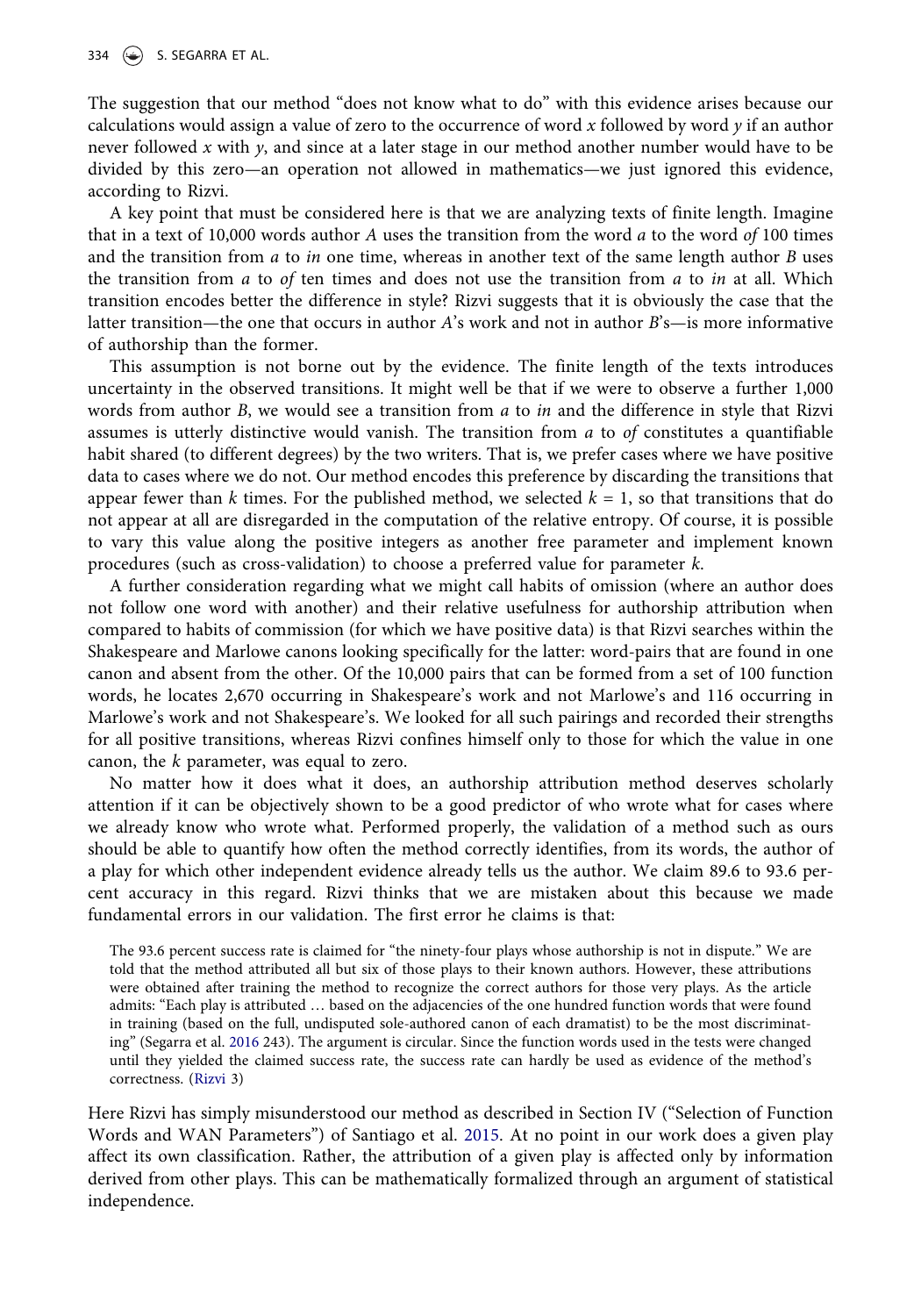The procedure we choose is a standard one that goes by the name of "leave-one-out cross validation." Imagine we have made a specific choice of function words and want to test the value of this particular choice by measuring its efficacy in authorship attribution. Picture a bag that contains all plays of known authorship and imagine that we select from it a play that we will pretend is of unknown provenance. This play is removed from the bag, and we use the remaining plays to train our classifier, as the jargon has it, which means that we run our method and use it to attribute the play of supposedly unknown provenance. We record whether or not the method identifies as the author of this play the person who we know, from other evidence that scholars agree on, really is the author. We then replace this play into the bag and extract a different one.

We repeat the procedure many times and end up with an accuracy score for this particular choice of function words. The procedure is then repeated for a different choice of function words, and a different score is computed. The choice of function words that performs best is the one that we use to classify plays of unknown authorship. Contrary to Rizvi's assumption (based on misreading our account), the choice of function words is the same for all of the attributions in a test run. Adapting the set of function words to a specific play would indeed artificially increase classification accuracy and would indeed be circular logic. It would also be self-defeating because it would then be impossible to decide what set of words to choose to classify a play that really is of unknown provenance.

<span id="page-3-0"></span>A second error that Rizvi identifies in our selection of function words arises because for different experiments we make different selections from the set of 100 function words. As Rizvi notes, our article [Eisen et al.](#page-5-3) (2018) "mentions at one point that it selected 76 out of its 100 function words for use in some experiments, and 55 in some others" [\(Rizvi](#page-5-0) 2–3). How can we be sure that we picked the right function words? As Rizvi puts it:

Now, the number of ways in which we can select several dozen words from a hundred words is astronomically large. The number of ways of selecting 76 words out of 100 is approximately 8 followed by 22 zeroes; and the number of ways of selecting 55 out of 100 is almost a million times greater than that. Therefore, it is no great surprise that if we pick many different subsets from a set of 100 function words, we will eventually find one that gives us the result we are training our method for. Tellingly, despite having literally trillions of subsets of the 100 function words to choose from, the software used in Eisen et al. failed to find one that works well for all authors. Instead, it was obliged to use different subsets for different authors. This means that the claimed success rates are of no great significance. [\(Rizvi](#page-5-0) 3)

The assertion here is that the possible combinations of function words are so many that we are bound to find one that works well by sheer luck. This is simply not true. We follow a "greedy" approach where we first rank the words (in terms of frequency) and then choose how many words to include. In this way, we first reduce the complexity of the method to be given by the number of function words instead of the set of function words. Second, the complexity of a classifier offers no guarantee that it will work well. In fact, quite the contrary is true, and a lot of effort in machine learning is devoted to finding classifiers of low complexity.

Perhaps this is best illustrated with a counterexample. Let us propose a clearly bogus classification method in which the authorship of a play is determined by the number of times each of 100 function words appears on the first page. There is an innumerable number of possible choices for these 100 words, but none of them would yield a reasonable classification accuracy. We should also point out that while the choice of function words does have an effect on classification accuracy, the effect is noticeable but not dramatic. We can still classify reasonably well with alternative choices of function words. These tradeoffs are described and analyzed in Santiago et al. [2015.](#page-5-2)

Most importantly, Rizvi misunderstands us when he writes, "Since the function words used in the tests were changed until they yielded the claimed success rate, the success rate can hardly be used as evidence of the method's correctness" [\(Rizvi](#page-5-0) 3). No, all of the attributions on which our claimed success rates of 89.6 to 94.6 percent are founded were made using the same set of function words. As we wrote, making this clear, "Each play is attributed to the author-profile achieving the lowest relative entropy, based on the adjacencies of the one hundred function words listed in Appendix 1(b)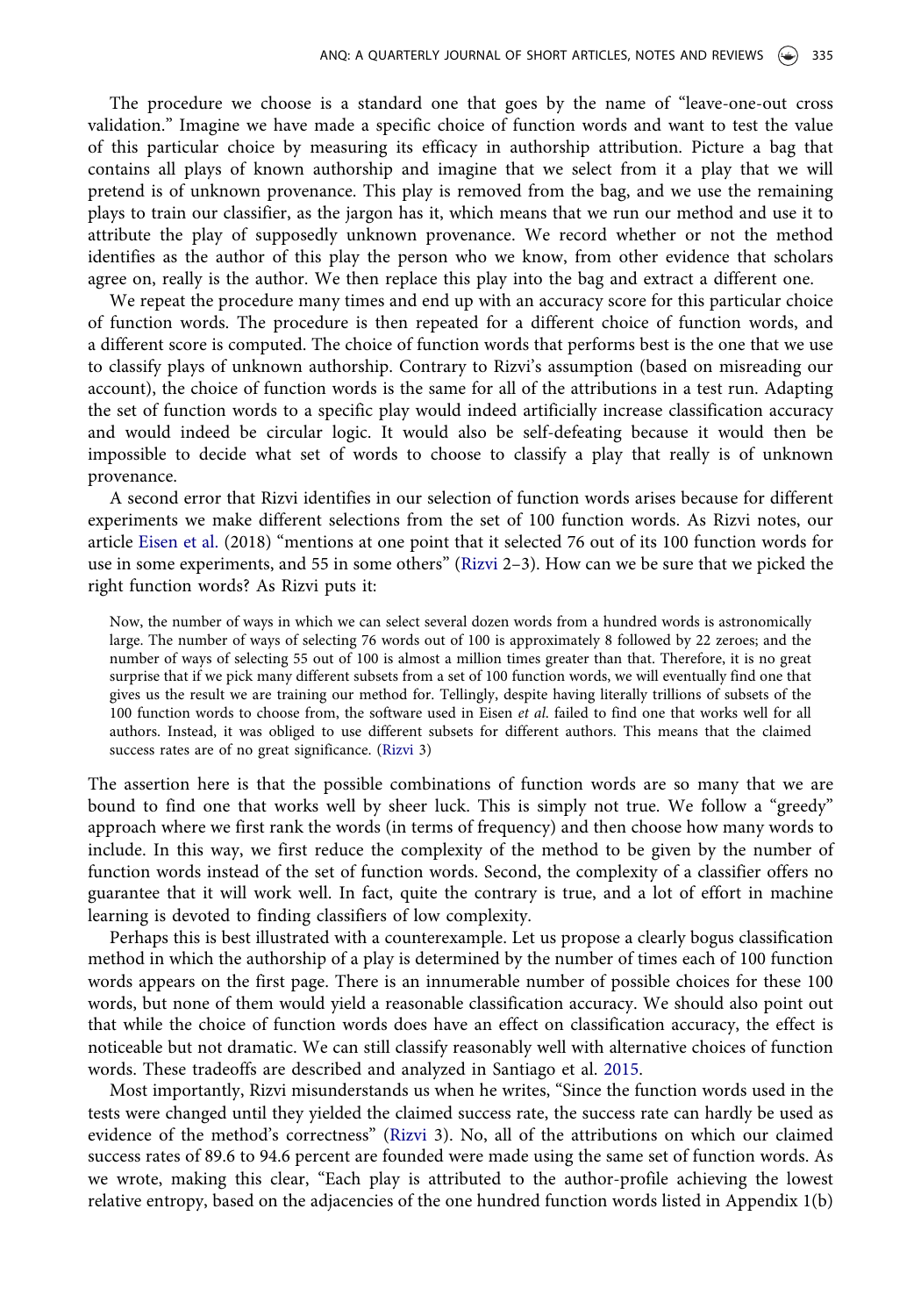336  $\leftrightarrow$  S. SEGARRA ET AL.

that were found in training (based on the full, undisputed sole-authored canon of each dramatist) to be the most discriminating" ([Segarra et al.](#page-5-1) 243).

Rizvi's final objection is that we manipulated our results to make them look more significant than they truly are. This concerns the supposed misrepresentation that occurs when we subtract a constant from each of a series of experimental results. We wrote:

In order to see the distinctions more clearly, we first calculate for each play its relative entropy with the entire set of all the plays by all six dramatists in order to get a kind of background reading of just how far this particular play differs from the collective norm. Each time that play's relative entropy with the canon of one of the six dramatists is calculated, we deduct from that relative entropy the background reading for that play. ([Segarra et al.](#page-5-1) 243)

To try to show how this distorts the results, [Rizvi](#page-5-0) (3–4) asks the reader to consider the difference between a student who gets 101 on a test and a student who gets 105. If we take 100 away from each result before announcing it, the figures become 1 and 5, and the second student seems to do much better than the first. By contrast, in the original data of 101 and 105, the second student seemed to do only marginally better than the first.

There are two points that are worth mentioning with regard to this comment. The first one is that investigators often subtract a constant from their experimental results before comparing them. Studies of the health risks arising from the explosion at the Chernobyl nuclear power station necessarily subtract the naturally occurring background radiation that we all receive anyway in order to make sense of the increase caused by the explosion. In such cases, the number we are concerned with is not the total but rather the difference between the reading before and the reading after the phenomenon we are interested in.

Naturally, the constant being deducted has to be a reasonable one, not one chosen simply to exaggerate the results. Rizvi's own example of student grades may serve to illustrate that such deductions can be reasonable. Consider the scores for a multiple-choice test in which the candidate must, for each question, select the right answer from a menu of five suggestions. Someone choosing answers randomly will get one fifth (20 percent) of the answers right by chance, so it would be reasonable to discount the first 20 percentage points before comparing students' grades. Consider two students who score 20 percent and 60 percent. On these raw numbers the second student seems to have done three times as well as the first. But if we discount the first 20 percentage points because they represent the background reading, the value that a person would get anyway even without knowing any of the answers, we arrive at a comparison of 0 with 40. This reveals that the first student demonstrated no knowledge of the subject, doing no better than would a person selecting answers at random. Only after deducting the background reading do we see that the second student's attainment was not three times better than the first student's attainment, but vastly better.

The second point that bears mention is the difference between relative and absolute comparisons. In the test score example that we are discussing, a relative comparison is the ratio 105/100 between the student scores and an absolute comparison is the difference (105 minus 100) between their scores.

A relative comparison can be changed, indeed, dramatically changed, by subtracting a baseline. Absolute comparisons are not. In our case, the method attributes a text to the author whose profile is closest to the Word Adjacency Network of the text to be attributed. This is unchanged by a constant shift of all the distances, as is apparent and clearly stated in our articles. The difference between 101 versus 102 and 1 versus 2 would not affect our attribution results in any way; both the validation accuracies and attribution decisions being made would be the same whether this subtraction was performed or not. Therefore, it is perfectly reasonable to deduct this constant to improve the readability of the results. At no point do we use the relative difference between the distances as a measure of attribution, and none of the correct or incorrect attributions depends on this.

Pervez Rizvi has reached the conclusion that our results should be disregarded. However, all his arguments are based on misunderstandings that we have clarified in this response. We stand by our